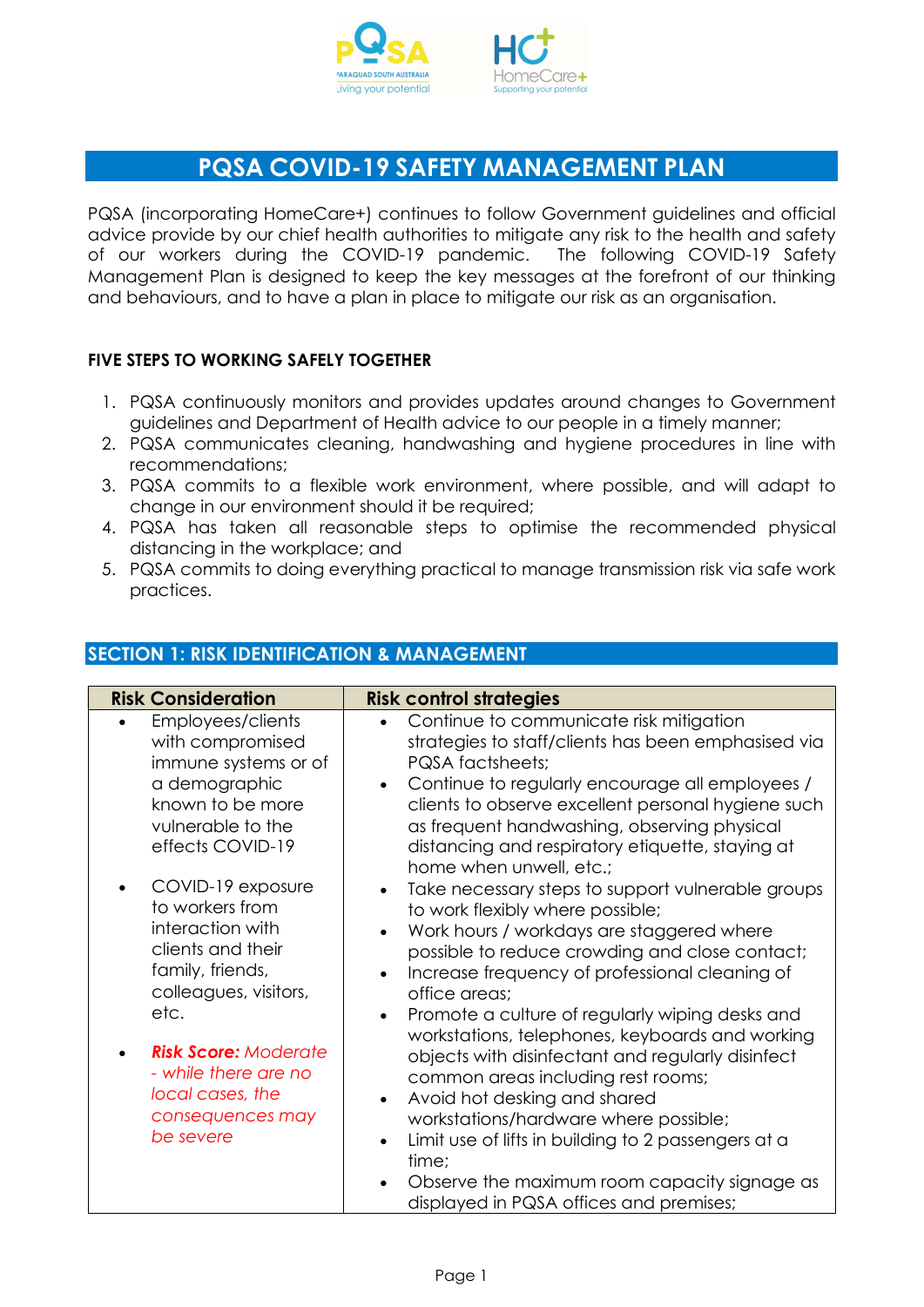

| <b>Risk Consideration</b>                                                                                                                                                                                                                                                                                                                                                | <b>Risk control strategies</b>                                                                                                                                                                                                                                                                                                                                                                                                                                                                                                                                                                                                                                                                                                                                                                                                                                                                                                                                                                                                                                                                                                                                                                            |
|--------------------------------------------------------------------------------------------------------------------------------------------------------------------------------------------------------------------------------------------------------------------------------------------------------------------------------------------------------------------------|-----------------------------------------------------------------------------------------------------------------------------------------------------------------------------------------------------------------------------------------------------------------------------------------------------------------------------------------------------------------------------------------------------------------------------------------------------------------------------------------------------------------------------------------------------------------------------------------------------------------------------------------------------------------------------------------------------------------------------------------------------------------------------------------------------------------------------------------------------------------------------------------------------------------------------------------------------------------------------------------------------------------------------------------------------------------------------------------------------------------------------------------------------------------------------------------------------------|
|                                                                                                                                                                                                                                                                                                                                                                          | Encourage all employees to have the flu<br>$\bullet$<br>vaccination;<br>Display educational materials relevant to COVID-<br>19 prominently in office areas and bathrooms;<br>Ensure the availability of alcohol-based hand<br>$\bullet$<br>sanitisers in each section of our office space,<br>particularly important in Reception and common<br>areas;<br>Encourage the use of video conferencing over<br>$\bullet$<br>large in-person meetings where feasible;<br>Encourage that the DSC Handwashing training<br>$\bullet$<br>module is completed by all staff; and<br>Ensure that our workers are using appropriate PPE<br>$\bullet$<br>where clinically required and effective infection<br>prevention and control (IPC) measures.                                                                                                                                                                                                                                                                                                                                                                                                                                                                     |
| Employees whose<br>$\bullet$<br>duties require them to<br>interact face to face<br>with the public (e.g.<br>Reception areas,<br>shops, volunteers)<br>may be at increased<br>risk due to their<br>proximity to people<br>whose health status is<br>not known<br><b>Risk Score: Moderate</b><br>- while there are no<br>local cases, the<br>consequences may<br>be severe | Encourage employees who regularly interact in<br>$\bullet$<br>person with the public, with objects handled by<br>the public, or with spaces occupied by the public,<br>to perform hand hygiene often and between<br>every interaction with members of the public;<br>Reception and training areas are frequently<br>$\bullet$<br>cleaned throughout the day;<br>Ensure alcohol-based hand sanifiser is available for<br>all employees and external visitors (including prior<br>to entry);<br>Restrict front door access to Reception area as<br>$\bullet$<br>necessary;<br>Ensure Reception area has markings to keep<br>$\bullet$<br>workers and visitors at least 1.5m away from front<br>desk;<br>Display relevant signage on entry requesting that<br>visitors, suppliers, contractors feeling unwell do not<br>enter the premises;<br>Cancel onsite meetings with external stakeholders<br>and use video and teleconferencing as<br>alternatives during heightened restrictions;<br>Encourage restricted points of access and egress<br>into the building; and<br>Ensure all workers understand COVID-19 related<br>safety procedures and how safety measures are<br>being implemented and updated. |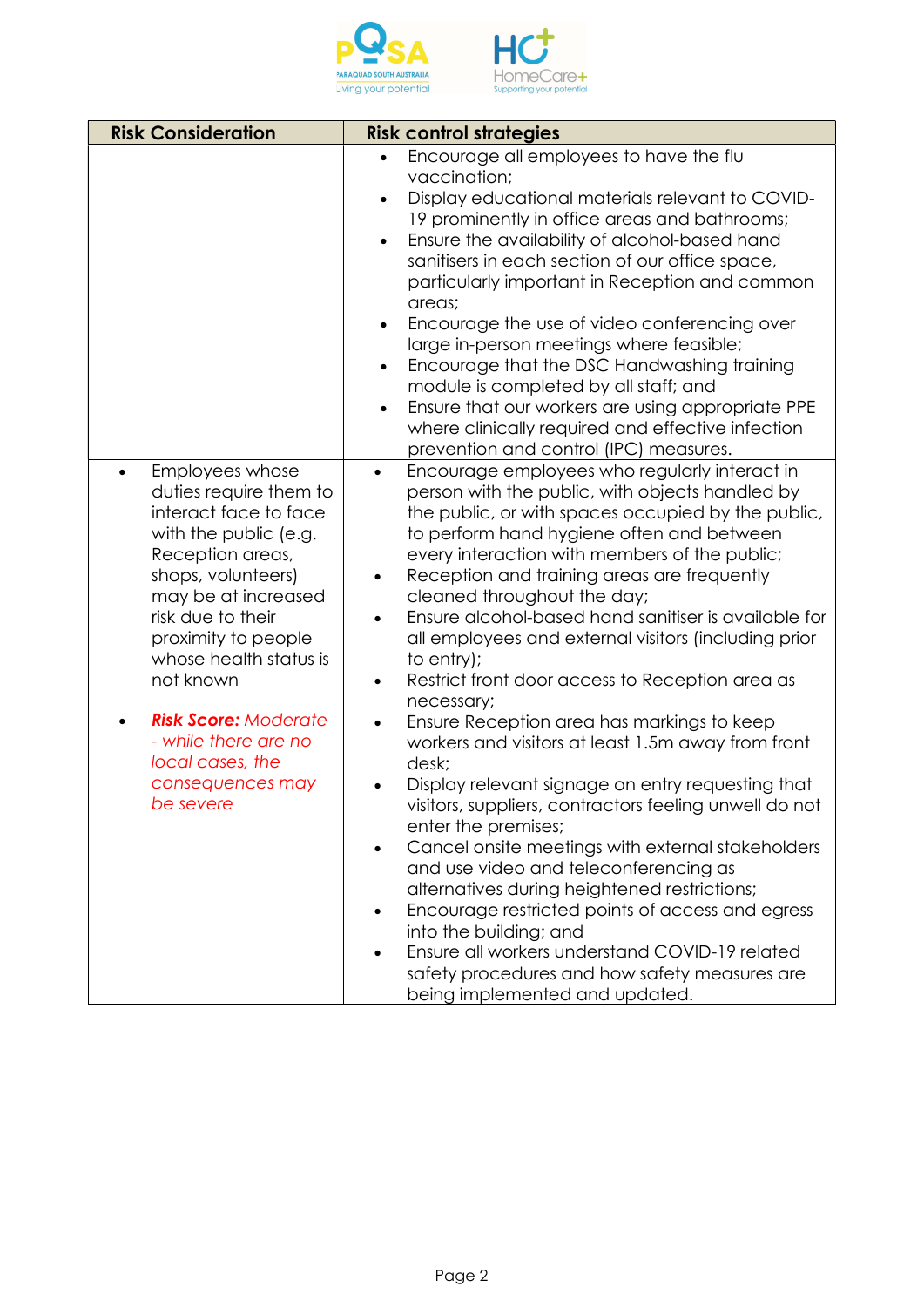

| <b>Risk Consideration</b>   | <b>Risk control strategies</b>                                    |
|-----------------------------|-------------------------------------------------------------------|
| Travel to regional          | Advise workers to comply with international and<br>$\bullet$      |
| areas                       | domestic travel restrictions where Government                     |
| Travel by workers           | directives remain in place;                                       |
| using public transport      | Encourage solo travel to regional areas by car<br>$\bullet$       |
| or ride share options       | where possible (and following standard WHS                        |
|                             | precautions);                                                     |
| <b>Risk Score: Moderate</b> | Discourage workers from sharing vehicles<br>$\bullet$             |
| - while there are no        | (including ride share) and public transport where                 |
| local cases, the            | suitable physical distancing cannot be achieved;                  |
| consequences may            | Returning travellers to South Australia are required<br>$\bullet$ |
| be severe                   | to follow state legislation regarding self-isolation              |
|                             | following their arrival back in the state                         |

| Action(s) taken or planned to minimise the risk (Controls). |                     |          |  |  |
|-------------------------------------------------------------|---------------------|----------|--|--|
| Action (Actions required)                                   | By Who (Name of     | By When  |  |  |
|                                                             | person responsible) | (date)   |  |  |
| All Employees and Volunteers to read and                    | All employees /     | On going |  |  |
| understand this COVID 19 specific safety                    | supervisors /       |          |  |  |
| management plan and follow all safe work                    | Managers and        |          |  |  |
| practices identified                                        | Volunteers          |          |  |  |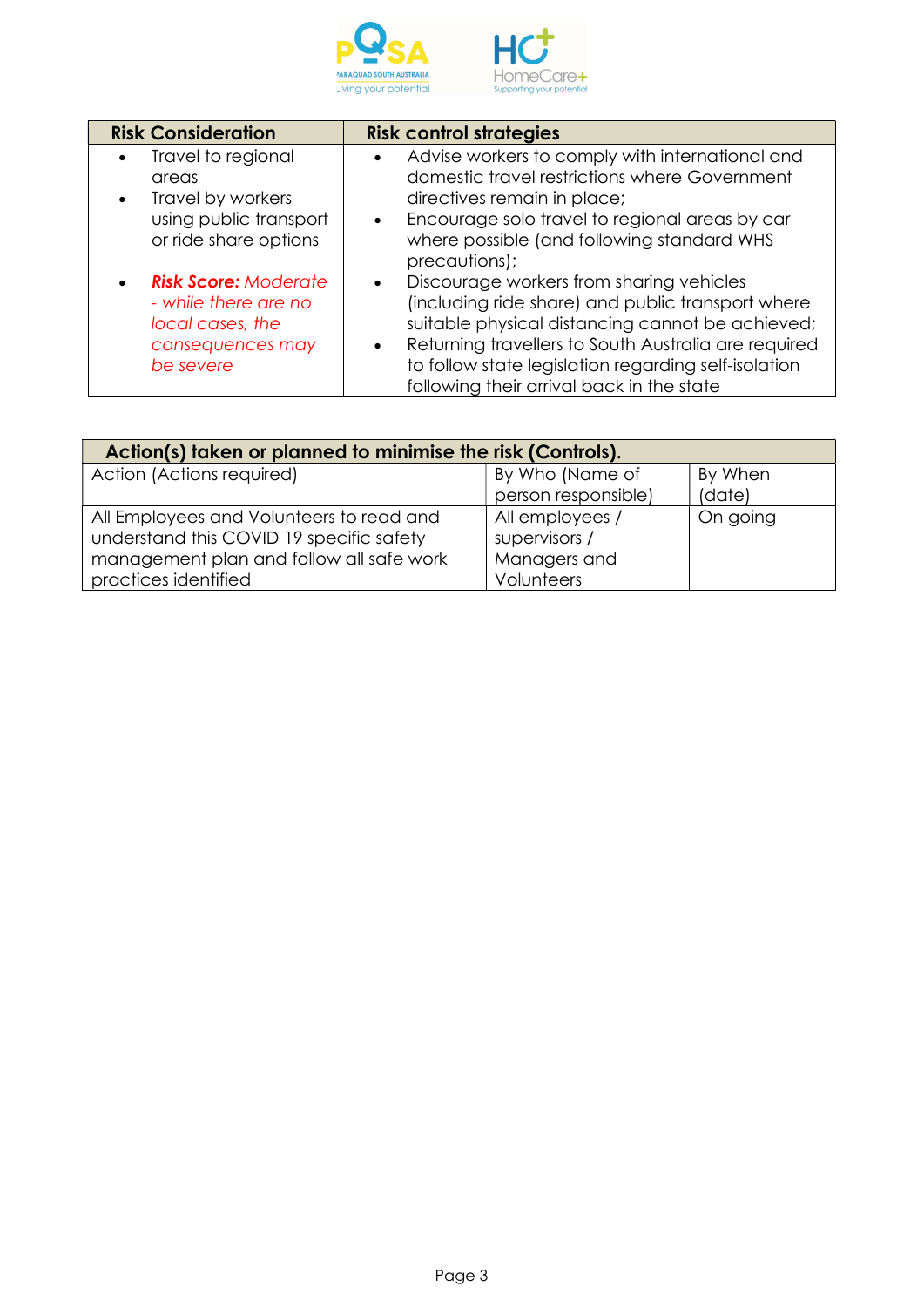

## SECTION 2: ACTION PLAN RE WORKER / CLIENT WITH COVID-19 SYMPTOMS

#### What should PQSA do if a worker has been exposed to someone with a confirmed case of COVID-19?

- Advise any workers with symptoms of fever or a respiratory tract infection (such as sore throat, cold, cough, aches, or shortness of breath) they must not come into work, are required to be tested for COVID‑19 and self-isolate as advised by health authorities, and must not return to work until they are symptom free and have not tested positive for COVID-19;
- Ensure the Chief Executive Officer is made aware of the matter as soon as practicable;
- Continue to monitor and communicate with our workers around recommendations from Government and health authorities;
- Ensure the areas where the person and close contacts have been are professionally cleaned and disinfected. Do not use those areas until this process is complete. Use full PPE and follow hand hygiene when cleaning;
- Identify other workers or clients who may have been exposed and share that information with the Chief Executive Officer to allow for appropriate strategies and communication;
- Review risk management controls relating to COVID-19 and review whether any work processes require adaptation.

#### How is COVID-19 transmitted from person to person?

The virus can spread from person to person through: close contact with an infectious person (including in the 24 hours before they started showing symptoms); contact with droplets from an infected person's cough or sneeze; touching objects or surfaces (like doorknobs or tables) that have cough or sneeze droplets from an infected person, and then touching your mouth or face.

Close contact includes:

- Living in the same household as a sick person with COVID-19;
- Caring for someone diagnosed with COVID-19;
- Being within 1.5m of a sick person with COVID-19 for longer than 10 minutes or more; and/or
- Being in direct contact with secretions from someone infected with COVID-19 (e.g. being coughed on, kissing, sharing utensils, etc.).